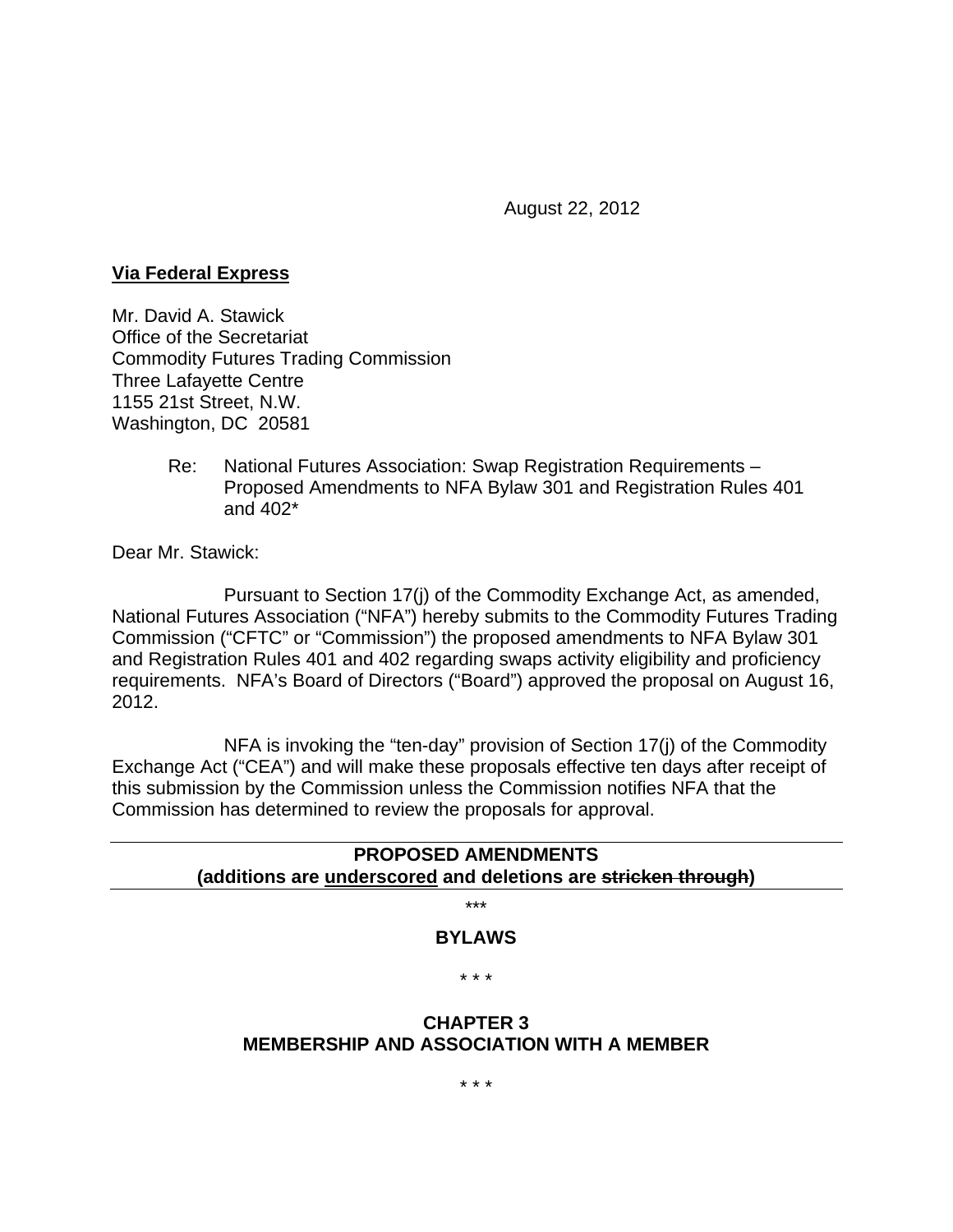Mr. David A. Stawick **August 22, 2012** 

# **BYLAW 301. REQUIREMENTS AND RESTRICTIONS.**

\* \* \*

# **(l) Eligibility to Conduct Swaps Activities**

(i) Any Member that is registered with the Commission as an FCM, IB, CPO, or CTA and engages in activities involving swaps subject to the jurisdiction of the CFTC must be approved as a swaps firm by NFA.

 (ii) Any person associated with a Member that is registered with the Commission as an FCM, IB, CPO, or CTA and engages in activities involving swaps subject to the jurisdiction of the CFTC must be approved as a swaps associated person by NFA in order to engage in swaps activities on behalf of such Member.

(iii) No Member may be approved as a swaps firm unless at least one of its principals is registered as an "associated person" and approved as a swaps associated person.

(iv) If any Member that has been approved as a swaps firm fails to have at least one principal that is registered as an "associated person" and approved as a swaps associated person, then NFA shall deem such failure as a request to have the approval of the Member as a swaps firm withdrawn and shall notify that Member accordingly.

(v) Any request for approval as a swaps firm or swaps associated person must be filed electronically through NFA's Online Registration System.

## **(m) Withdrawal of Approval as a Swaps Firm**

A Member may request that its approval, or pending application for approval, as a swaps firm be withdrawn by filing such a request through NFA's Online Registration System. Such a request shall become effective on the 30th day after the Member files the request, or earlier upon notice from NFA of the granting of such request.

## **(ln) Notice.**

NFA may provide any notice required by Bylaw 301 electronically unless written notice is specifically required. Notices provided electronically shall be complete upon display in NFA's Online Registration System. Notices provided in writing shall be complete upon mailing.

\* \* \*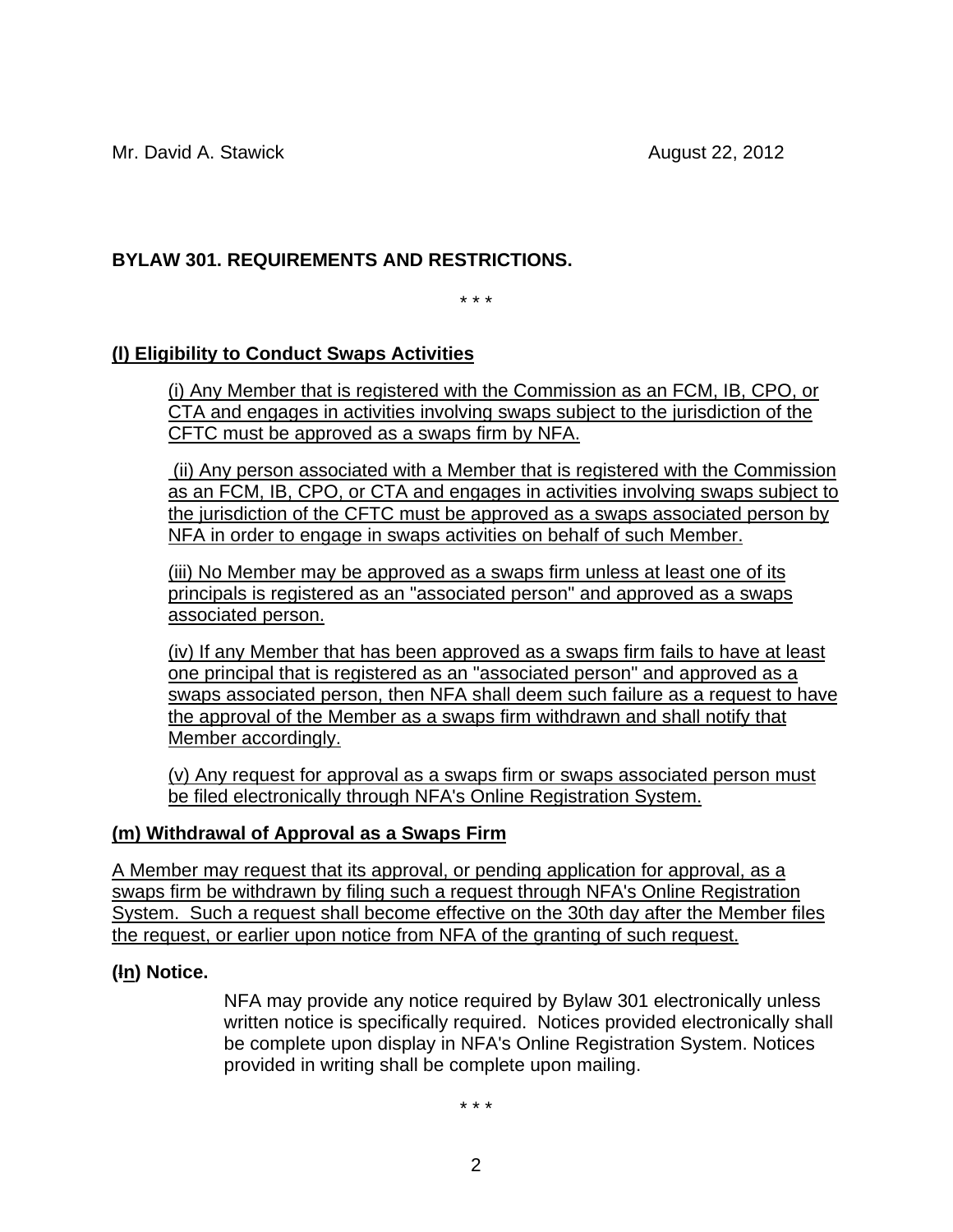Mr. David A. Stawick **August 22, 2012** 

## **REGISTRATION RULES**

#### \* \* \*

## **PART 400. PROFICIENCY REQUIREMENTS**

#### **RULE 401. QUALIFICATION TESTING REQUIREMENT.**

\* \* \*

(e) Notwithstanding the provisions of Rule 401(a), a person applying to be registered as an AP will satisfy the proficiency requirements of this Rule if the applicant's sole activities, subject to regulation by the Commission, are and will continue to be limited to:

(1) the solicitation or acceptance on behalf of the sponsor of orders for swaps subject to the jurisdiction of the CFTC;

(2) solicitation on behalf of the sponsor of funds, securities, or property for participation in a commodity pool that:

(i) exclusively trades swaps subject to the jurisdiction of the CFTC; or

(ii) trades swaps subject to the jurisdiction of the CFTC in a commodity pool and the sponsor has been granted or is seeking a waiver from the Series 3 for its APs on the basis that but for the trading of swaps it would be eligible for the exclusion under CFTC Regulation 4.5(c)(2)(iii)(A) or (B) or the exemption under CFTC Regulation 4.13(a)(3).

(3) the solicitation on behalf of the sponsor of clients to open discretionary accounts that exclusively trades swaps subject to the jurisdiction of the CFTC to be managed by registered CTAs; or

(4) the supervision on behalf of the sponsor of persons whose activities are so limited.

(ef) Notwithstanding the provisions of Rule 401(a), any individual applying to become a Member of NFA as an FCM, an RFED, an IB, a CPO, a CTA, an LTM, or for registration under the Act as an AP of any of the foregoing, or applying for registration with NFA as an Associate pursuant to NFA Bylaw 301(b), will satisfy the proficiency requirements of this Rule if: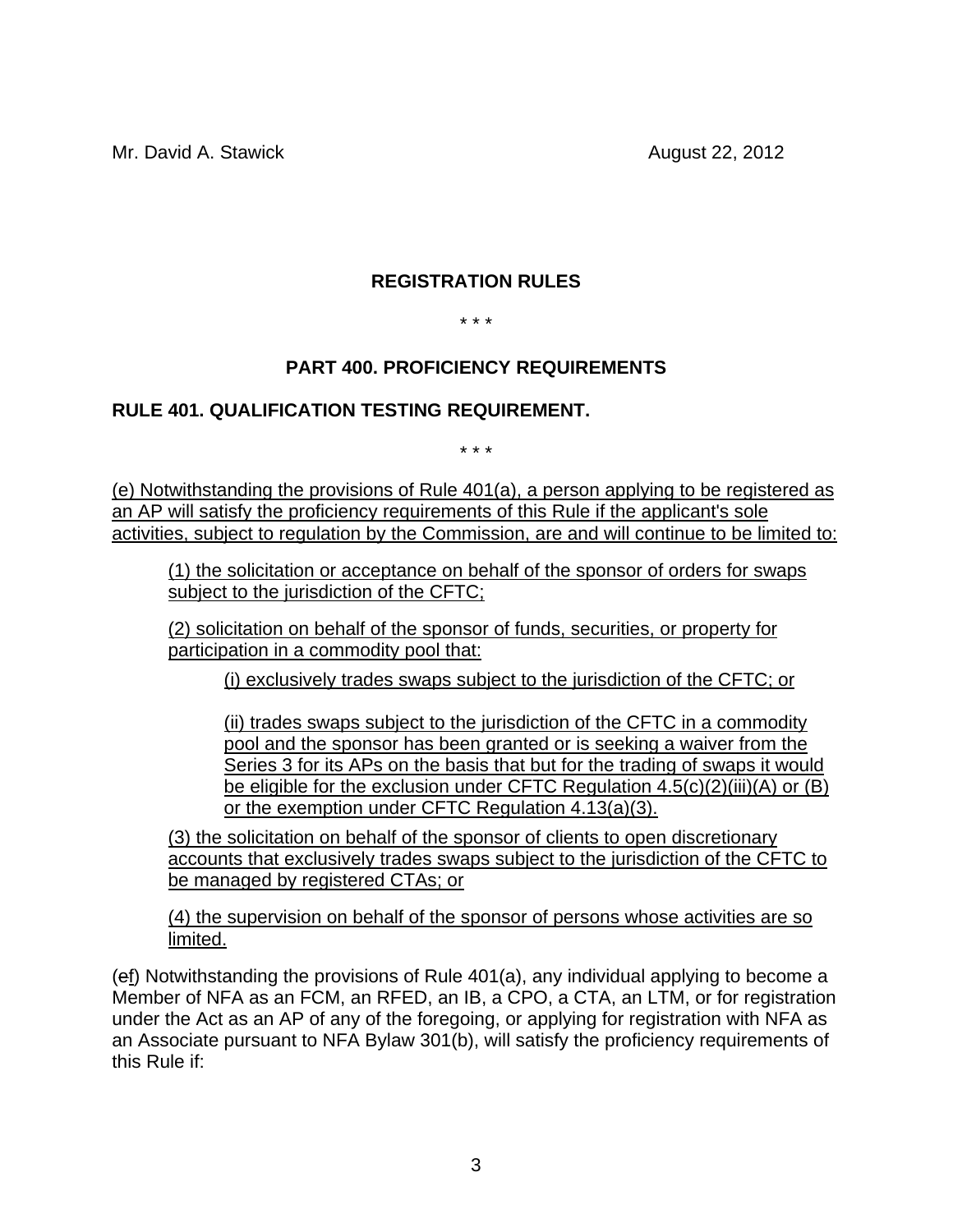(1) the applicant is or within the past two years has been registered or licensed in a jurisdiction outside the United States;

(2) the applicant has satisfied the proficiency requirements in that foreign jurisdiction and the Board of Directors has designated those proficiency requirements as an appropriate substitute for the market fundamentals portion of the National Commodity Futures Examination (Series 3); and

(3) NFA has received satisfactory evidence that the applicant has taken and passed the Limited Futures Examination-Regulation (Series 32) on a date which is no more than two years prior to the date the application is received by NFA; or

(4) NFA has received satisfactory evidence that the applicant has taken and passed the Limited Futures Examination-Regulation (Series 32) and since the date the applicant last passed such examination, there has been no period of two consecutive years during which the applicant has not been either registered as an AP or a principal of an FCM, RFED, IB, CTA, CPO or LTM.

(fg) The applicant's sponsor must supervise the applicant's compliance with the limitations on the applicant's activities set forth in paragraphs (b)-(de) of this Rule. Any failure of the applicant to adhere to such limitations may be cause for, among other things, disciplinary action by NFA against the sponsor for violation of NFA Compliance Rule 2-9. The limitations set forth in paragraphs (b)-( $d(e)$  of this Rule shall remain in effect until the applicant or the applicant's sponsor submits to NFA satisfactory evidence of having taken and passed the National Commodity Futures Examination (Series 3).

(gh)) An individual may contemporaneously engage in any activity permitted pursuant to the provisions of paragraphs  $(b)(2)$ ,  $(c)(4)$  and  $(d)(3)$  provided that the individual meets the other pertinent requirements of paragraphs (b)-(d).

(hi) Willfully making any materially false or misleading statement or willfully omitting to state any material fact in any part of the application for registration, including information concerning the requirements of this Rule, is cause for denial, suspension, or revocation of registration and criminal prosecution.

## **RULE 402. WAIVER OF TESTING REQUIREMENT.**

The Vice-President of Registration and Membership may waive the requirements of Rule 401under circumstances approved by the Board of Directors. The decision of the Vice-President of Registration and Membership shall be final. Any sponsor which has been granted a waiver with respect to its APs that becomes ineligible for such waiver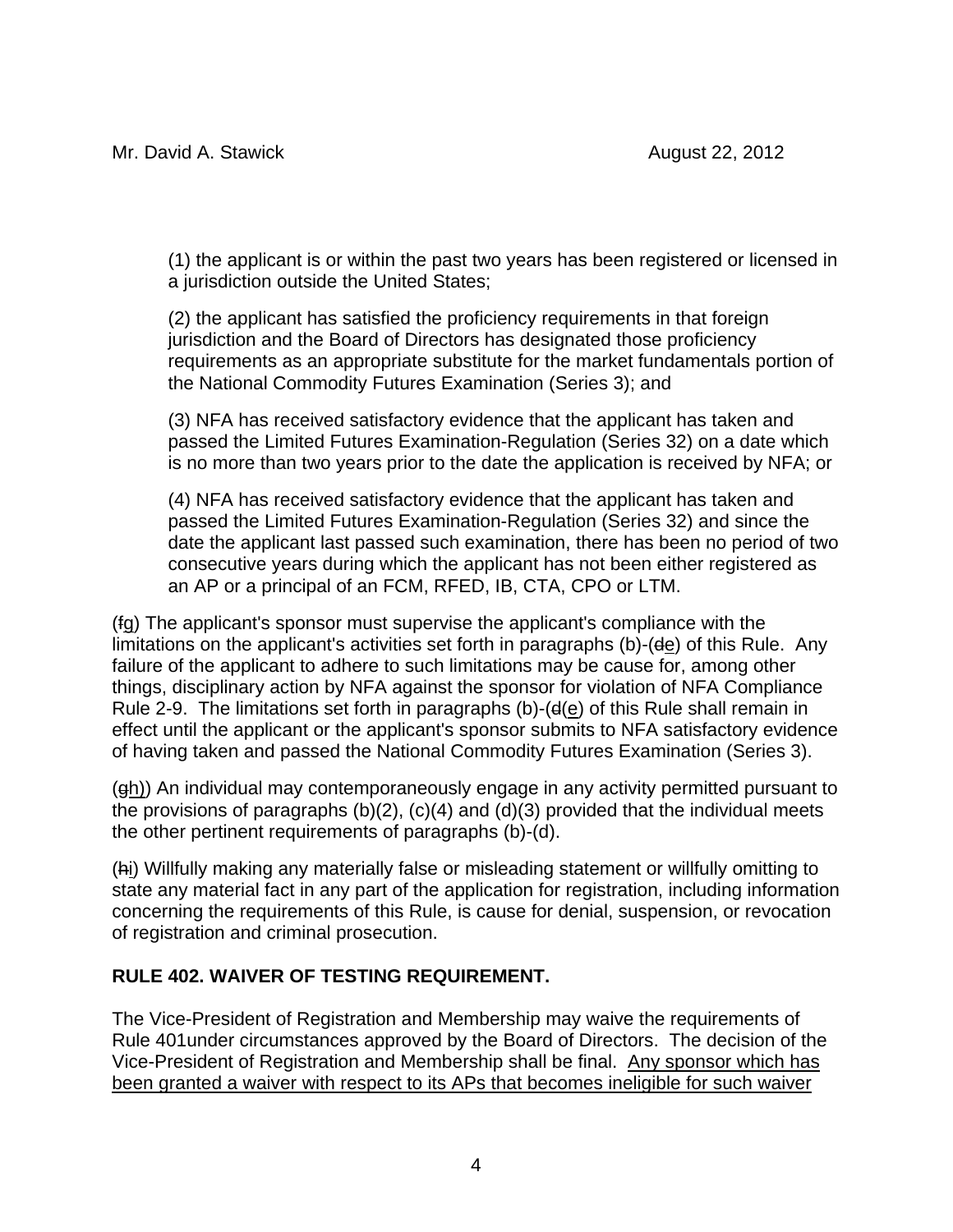#### shall promptly notify the Vice-President of Registration and Membership in writing of such ineligibility.

## **EXPLANATION OF PROPOSED AMENDMENTS**

#### Swaps Eligibility Requirements

Among its many provisions, Dodd-Frank amended the definitions of FCM, IB, CPO, and CTA to include "swaps." In order to track firms and individuals engaged in swaps activities, NFA's Board approved an amendment to Bylaw 301 to require FCMs, IBs, CPOs and CTAs whose activities involve swaps and the APs of these firms to be approved as a swap firm ("Swap Firms") or swaps associated person ("Swap APs"), respectively. Additionally, since Swap Firms may also engage in futures or retail forex activities, the "Swap AP" designation allows NFA to track these firms' APs who will be Swap APs. Under Bylaw 301, Member firms may file a request for this approval electronically through NFA's Online Registration System.

NFA's Board also approved an amendment to Bylaw 301 to provide that each firm seeking Swap Firm designation must have at least one individual who is a listed principal, and is registered as an AP and is designated as a Swap AP ("Swap AP/Principal"). If after registration and membership are granted, the firm terminates its last Swap AP/Principal, then the firm will be deemed to have requested withdrawal of its Swap Firm designation. Finally, the Board approved an amendment to Bylaw 301 to provide a mechanism for a Member to withdraw its request for approval as a swaps firm.

#### Proficiency Requirements

NFA has not developed a new proficiency examination specific to swaps, mainly because all the regulatory requirements for swaps activities have yet to be promulgated and made effective. Moreover, none of the existing proficiency examinations test for either the product or regulatory knowledge that is relevant to swaps activities. NFA has not ruled out creating a swaps proficiency examination, but no decision on that issue will be made until NFA has more experience related to regulating Members' swaps activities.

Therefore, NFA's Board adopted Registration Rule 401(e) to provide that an AP who limits his/her activity to swaps will not need to take and pass a proficiency exam in order to become designated as a Swap AP. Additionally, the Board adopted Registration Rule 401(e)(2) to exempt from the proficiency requirements APs of a CPO